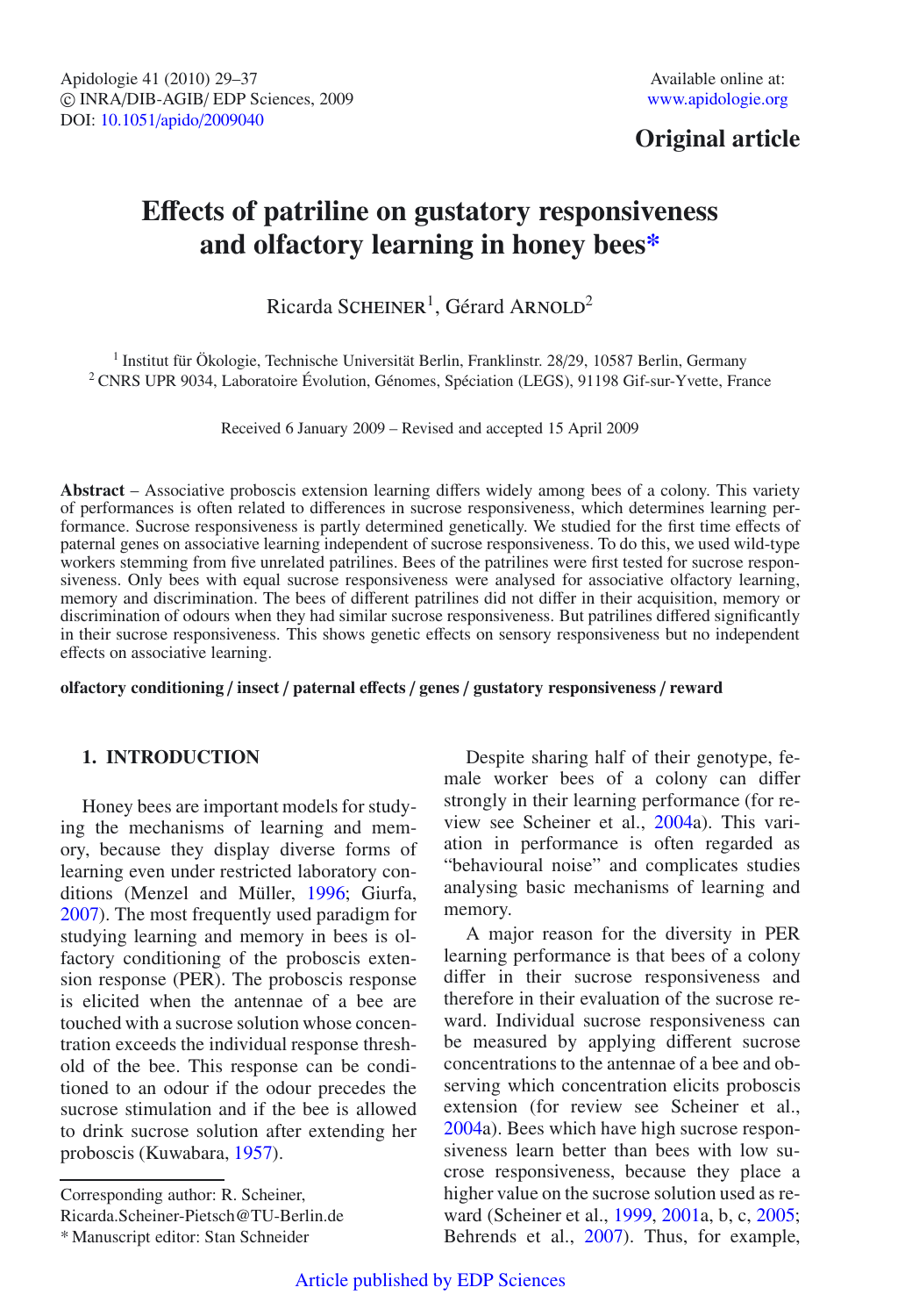pollen foragers learn better than nectar foragers, because they are more responsive to sucrose (Scheiner et al., [1999,](#page-7-3) [2001b](#page-8-3), [2003\)](#page-7-4). If bees with different sucrose responsiveness receive equal subjective rewards, based on their individual responsiveness, a large part of the observed learning differences disappear (Scheiner et al., [2005\)](#page-8-2).

Sucrose responsiveness is partly determined genetically. In two strains of bees which were selected to either store large amounts of pollen ("high strain") or low amounts of pollen but high amounts of nectar ("low strain") (Hellmich et al., [1985](#page-7-5); Page and Fondrk, [1995\)](#page-7-6), several quantitative trait loci (QTLs) for foraging behaviour were mapped (for review see Hunt et al., [2007\)](#page-7-7). Interestingly, two of these QTLs also correlate with sucrose responsiveness. One of them is *pnl1*, a QTL for pollen hoarding behaviour (Hunt et al., [1995\)](#page-7-8). The other one is *pln4*, which is a marker for *Amfor* (Rueppell et al., [2004\)](#page-7-9) and also correlates with aspects of foraging behaviour. These findings demonstrate a genetic basis of sucrose responsiveness.

In addition, the two genetic strains of bees differ in their associative tactile and olfactory learning, because they differ in their sucrose responsiveness (Scheiner et al., [2001](#page-8-1)a, b). However, it is unclear in how far genotype directly affects learning performance in honey bees, which is of great interest in the research of learning and its neuronal correlates in insects and vertebrates (Chen and Tonegawa, [1997](#page-7-10); Dubnau and Tully, [1998\)](#page-7-11). In honey bees, there is some evidence for genetic effects on associative proboscis extension learning (Brandes et al., [1988;](#page-6-1) Brandes [1991;](#page-6-2) Brandes and Menzel, [1990;](#page-6-3) Bhagavan et al., [1994\)](#page-6-4) and latent inhibition learning (Chandra et al., [2000;](#page-6-5) Ferguson et al., [2001;](#page-7-12) Latshaw and Smith, [2005\)](#page-7-13), but it is unclear whether all of the observed "genetic" learning differences can be directly attributed to differences in sucrose responsiveness.

We selected wild-type workers stemming from five unrelated patrilines with equal sucrose responsiveness for analysing their performance in olfactory PER learning. Olfactory acquisition, memory and discrimination were tested. After the behavioural experiments, the

patriline of each bee was determined. These experiments enabled us to measure effects of patriline on associative learning parameters, independent of sucrose responsiveness.

#### **2. MATERIALS AND METHODS**

#### **2.1. Preparation of bees**

Behavioural experiments were conducted at the Technische Universität Berlin. The analysis of patriline was performed at the CNRS, Gif-sur-Yvette. A honey bee queen (*Apis mellifera* L.) was artificially inseminated with sperm from five unrelated drones. The queen was subsequently placed in a hive with five frames, bees, honey, pollen and brood. Frames with brood from the artificially inseminated queen were removed from the hive shortly before emergence of the bees and placed in an incubator maintained at 34 ◦C and 70% humidity. Emerging brood was paint marked and restored to the colony. At the age of two weeks, marked worker bees were collected from the hive and individually placed in glass vials. They were stored in a refrigerator maintained at  $6^{\circ}$ C until they showed first signs of immobility. Then, each bee was mounted in a metal holder and strips of adhesive tape were fixed between head and thorax and over the abdomen. The bees rested for one hour before behavioural tests started.

#### **2.2. Measuring sucrose responsiveness**

First we measured sucrose responsiveness of all bees to later select bees with similar high sucrose responsiveness for the learning assays. This way we could separately analyse effects of patriline on sensory responsiveness and associative learning, memory and discrimination.

We used the proboscis extension response (PER) to measure responsiveness to the following sucrose concentrations: 0%, 0.1%, 0.3%, 1%, 3%, 10%, 30%, which were offered in ascending order. Each bee was stimulated with a droplet of each sucrose concentration at her antennae and it was recorded whether the bee showed proboscis extension. The inter-stimulus interval was 2 min to prevent sensitisation effects. To compare sucrose responsiveness between groups, we calculated a gustatory response score (GRS). This score comprises the sum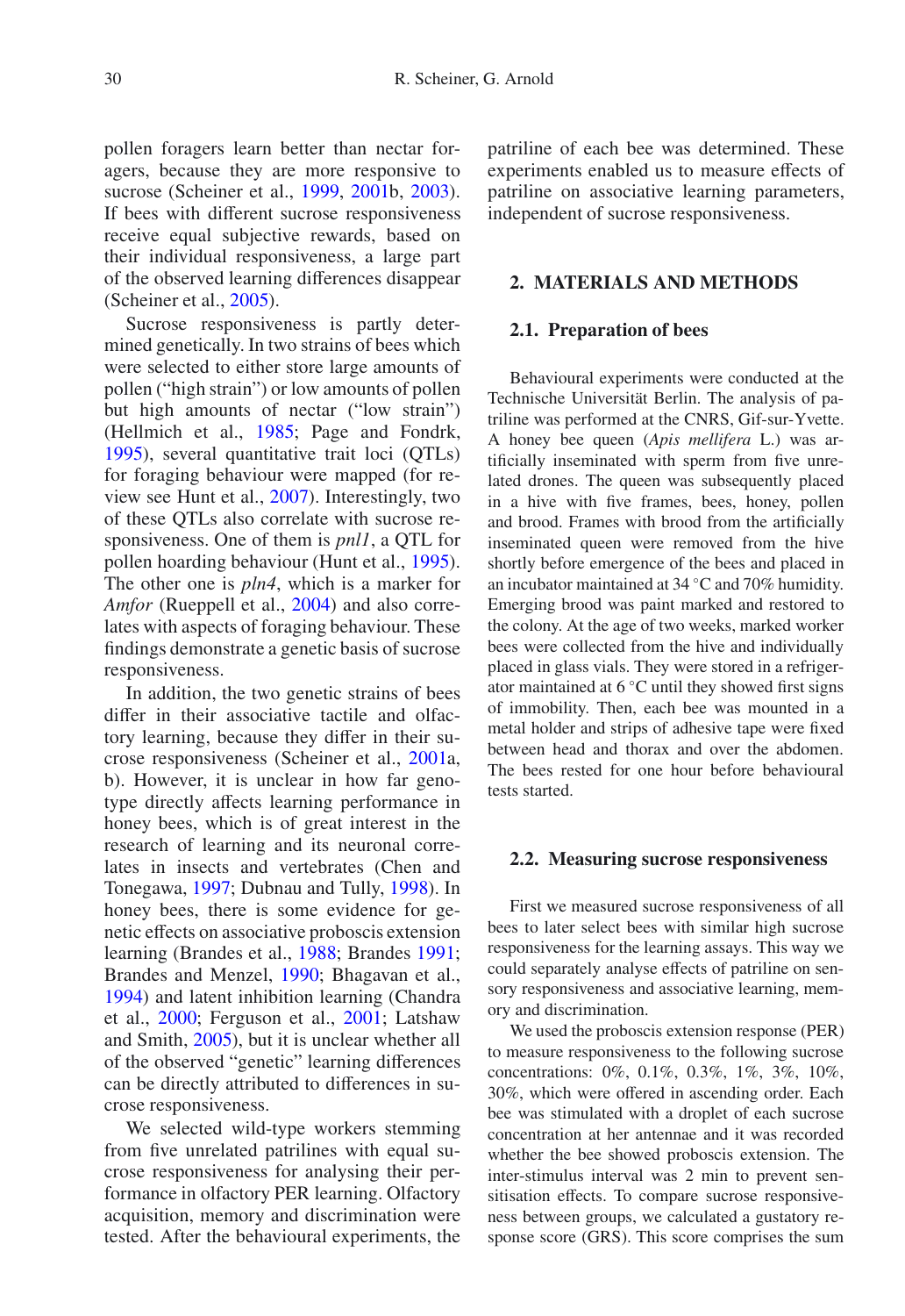of responses to the seven different sucrose concentrations. The GRS has been shown to be an excellent indicator of responsiveness to light, odours and pollen (Scheiner et al., [2004](#page-8-0)a), although responsiveness to electric shock, which is part of a different behavioural syndrome, does not correlate with sucrose responsiveness (Roussel et al., [2009](#page-7-14)).

Only bees with equal sucrose responsiveness were selected for conditioning to test for effects of patriline on learning independent of sucrose responsiveness. We selected bees with a GRS of five to seven, because bees with these GRS usually learn similarly well. Lower GRS lead to gross differences in learning performance (Scheiner et al., [2004](#page-8-0)a). Bees selected for the learning assay were conditioned directly after their responsiveness had been determined.

## **2.3. Olfactory conditioning of the proboscis extension response**

For olfactory conditioning we used citral as CS+ and carnation oil as alternative stimulus (Scheiner et al., [2001](#page-8-1)a). Each bee was placed in front of a tube of 0.5 cm diameter, through which a constant air stream was blown at her antennae. The odours were added to the air stream by opening a valve of a channel that contained a piece of cellulose soaked with either 2  $\mu$ L of citral or 5  $\mu$ L of carnation oil. Before conditioning, each bee was tested for her spontaneous response to either odour. Bees that showed spontaneous proboscis extension to either citral or carnation oil were excluded from the further experiment. The number of bees responding spontaneously to either odour was very small and therefore not analysed statistically.

The acquisition phase consisted of five trials. In each trial the CS+ (citral) was presented for three seconds before proboscis extension was elicited by applying a droplet of 30% sucrose solution to either antenna, and the bee was allowed to drink from that sucrose droplet for about one second. This amounts to approximately  $0.2 \mu L$  sucrose solution for each bee. As all bees were given the same time for sucking the sucrose solution, we assume that all bees received the same volume of reward. Conditioned proboscis extensions were recorded. The "acquisition score" of a bee is defined as the total number of conditioned responses during the acquisition phase. After conditioning, we tested extinction of conditioned responses and discrimination between the conditioned odour and the alternative odour carnation oil in five tests for each odour in pseudorandomised order. Only bees which had at least shown one conditioned response during the acquisition phase were tested for extinction and discrimination. The sum of conditioned responses in the five tests with citral constitutes the extinction score of a bee. For analysis of discrimination we calculated a discrimination index as follows (Scheiner et al., [2001](#page-8-1)a):

$$
DI = \frac{(Ext_{\text{citral}} - Ext_{\text{carnation}})}{(Ext_{\text{carnation}} + Ext_{\text{citral}})}
$$

where:  $DI =$  discrimination index,  $Ext_{\text{cirtal}} =$  sum of conditioned responses to the conditioned odour citral,  $Ext_{\text{carnation}} = \text{sum of responses to the alternative}$ odour carnation oil. This discrimination index (DI) ranges from –1 to 1. If DI equals 0, no discrimination takes place. If  $DI > 0$ , the bees prefer the conditioned odour, if  $DI < 0$ , they prefer the alternative odour. Bees that did not respond in any of the discrimination tests received a discrimination index of 0. The inter-trial interval was 5 min throughout the learning experiment. After the final test, bees were individually placed in 2 mL Eppendorf caps filled with ethanol and stored in a refrigerator until their patrilines were determined.

#### **2.4. Determination of patriline**

DNA was extracted according to Garnery et al. [\(1993](#page-7-15)) using a chelex-based protocol (Franck et al., [1999](#page-7-16)). To determine the patrilines of the bees, four highly polymorphic microsatellite markers (A76, A29, A107 and B124), identified by Estoup et al. [\(1994](#page-7-17)), were amplified in a PCR multiplex. PCR was performed using 10  $\mu$ L solution containing 5–10 ng DNA template, 400 nM of each primer (primer sequences see Estoup et al.,  $1994$ ), 75  $\mu$ M each of dGTP, dCTP and dTTP,  $6 \mu$ M dATP,  $0.7 \mu$ Ci  $[^{35}S]$ dATP, 1–1.5 mM MgCl<sub>2</sub> (depending on primer, for details see Estoup et al., [1994\)](#page-7-17), 20  $\mu$ g mL<sup>-1</sup> bovine serum albumin, 1X Promega reaction buffer, and 0.4 unit of Promega Taq polymerase. After a denaturing step at 94 ◦C for 3 min, samples were processed through 25 or 30 cycles (depending on primer, see Estoup et al., 2004). Each cycle consisted of 30 s at 94 °C, 30 s at 54–60 °C (depending on primer, for details see Estoup et al., 2004) and 30 s at 72 ◦C. The last elongation step was prolonged to 10 min.

Primer pairs were labelled respectively with 6- FAM (blue), NED (yellow) and HEX (green). Amplified fragments were electrophoresed on an ABI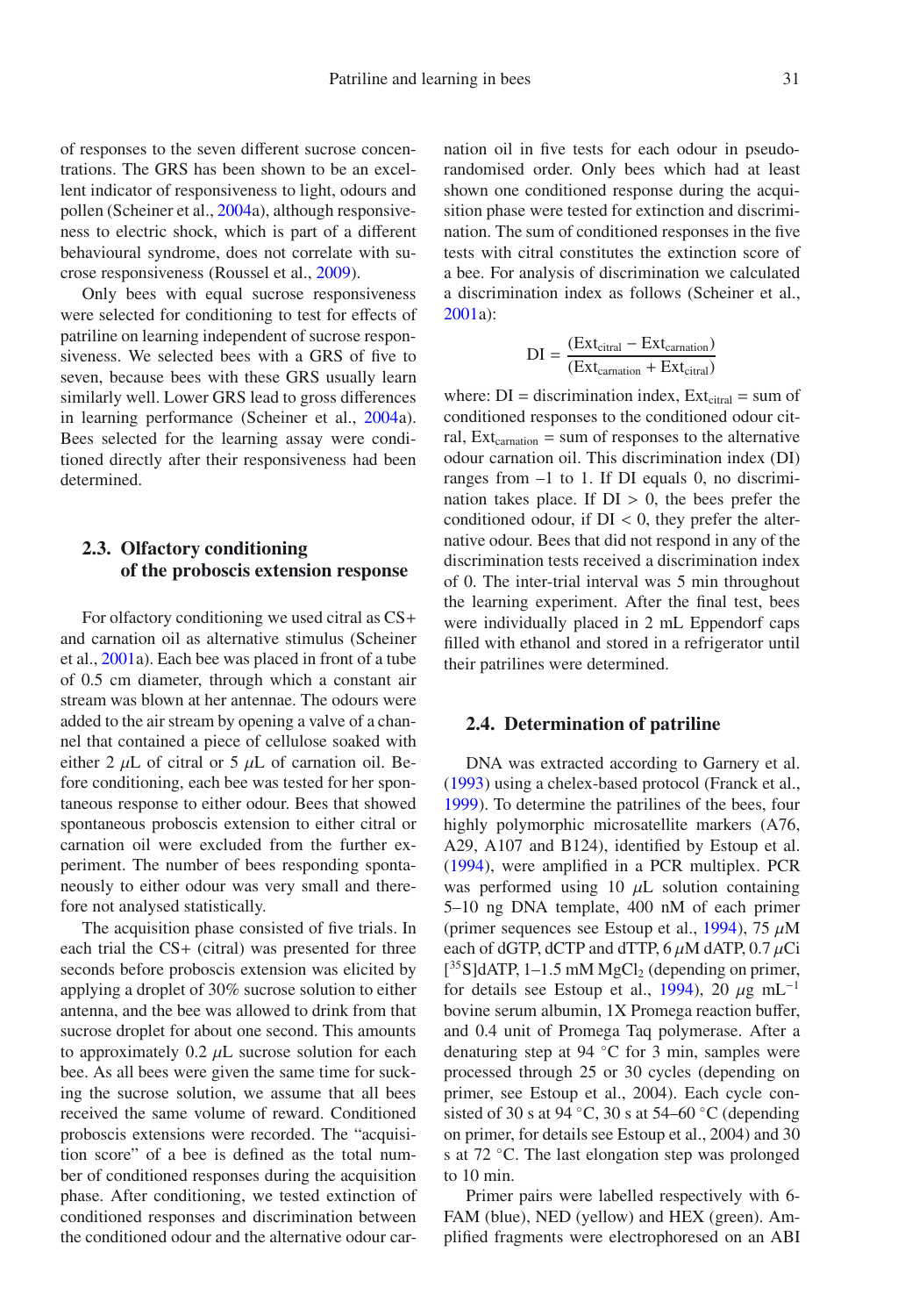Prism 310 Genetic Analyzer, equipped with Gene Scan Analysis software.

Relatedness between individuals was measured using the pedigree coefficient of relatedness introduced by Crozier [\(1970](#page-7-18)). The drones we used were unrelated to each other and to the queen. Therefore, the coefficient equalled 0.75 if two females stemming from the same queen belonged to the same patriline. If they belonged to different patrilines it was 0.25.

#### **2.5. Statistics**

To test whether the five patrilines differed in their gustatory response scores (GRS), acquisition scores, extinction scores or discrimination indices, Kruskal Wallis Tests were performed, because the scores of some of the groups did not follow normal distribution. Pair-wise comparisons were done using Mann Whitney U Tests. The distributions of GRS were compared between groups using Kolmogorow Smirnow Z Tests. For tests of correlation between acquisition scores, extinction scores and discrimination indices we used Spearman rank correlation coefficients.

When we performed multiple tests from the same experimental sample, we applied the corresponding full Bonferroni correction (Miller, [1981](#page-7-19)) to the level of significance: the new  $\alpha$  level to which the probabilities extracted from the Mann Whitney U Tests were compared was  $\alpha' = 0.0127$  in order to detect a significant difference with a confidence level of 5%.

#### **3. RESULTS**

## **3.1. Patriline a**ff**ects sucrose responsiveness**

Patriline affected sucrose responsiveness significantly ( $\chi^2 = 26.27$ ,  $P \le 0.001$ , Kruskall Wallis Test). Patriline A was significantly more responsive than patriline E  $(Z = 4.72)$ ,  $P \le 0.001$ , Mann Whitney U Test). Also, the distribution of gustatory response scores was significantly different between these two pa-trilines (Fig. [1;](#page-4-0) Z = 2.46,  $P \le 0.001$ , Kolmogorow Smirnow Z Test). The other patrilines displayed an intermediate distribution of GRS classes and did not differ in their sucrose responsiveness.

## **3.2. Patriline has no independent e**ff**ect on olfactory acquisition**

To study direct effects of patriline on olfactory acquisition, independent of sucrose responsiveness, we only conditioned bees with similar sucrose responsiveness. These were bees with a GRS of 5 to 7, because they perform similarly in learning assays (see Materials and Methods). Consequently, the GRS of conditioned bees did not differ between patrilines ( $\chi^2$  = 6.41, *P* = 0.171, Kruskall Wallis Test).

Patriline had no independent effect on olfactory acquisition scores ( $\chi^2$  = 8.08, *P* = 0.091, Kruskall Wallis Test). The median acquisition scores of bees with similar sucrcose responsiveness of the 5 different patrilines were almost identical (Fig. [2A](#page-5-0)).

## **3.3. Patriline has no independent e**ff**ect on olfactory extinction and discrimination**

Patriline also had no independent effect on extinction scores  $(x^2 = 5.01, P =$ 0.287, Kruskall Wallis Test). Median extinction scores were very similar between the different patrilines (Fig. [2B](#page-5-0)). Extinction scores correlated positively with acquisition scores  $(\rho = 0.56, P \le 0.001,$  Spearman rank correlation). Bees with high acquisition scores displayed little extinction of conditioned responses.

Discrimination measured as discrimination index also strongly correlated with acquisition scores ( $\rho = 0.53$ ,  $P \le 0.001$ ). Bees which displayed better acquisition also discriminated well, whereas those with poor learning performance discriminated poorly. Patriline had no independent effect on discrimination (Fig. [2C](#page-5-0)). There was no significant difference in the discrimination indices of the different patrilines  $(\chi^2 = 2.28, P = 0.68,$  Kruskall Wallis Test).

## **4. DISCUSSION**

The aim of this study was to analyse in how far paternal genes directly affect associative learning performance, independent of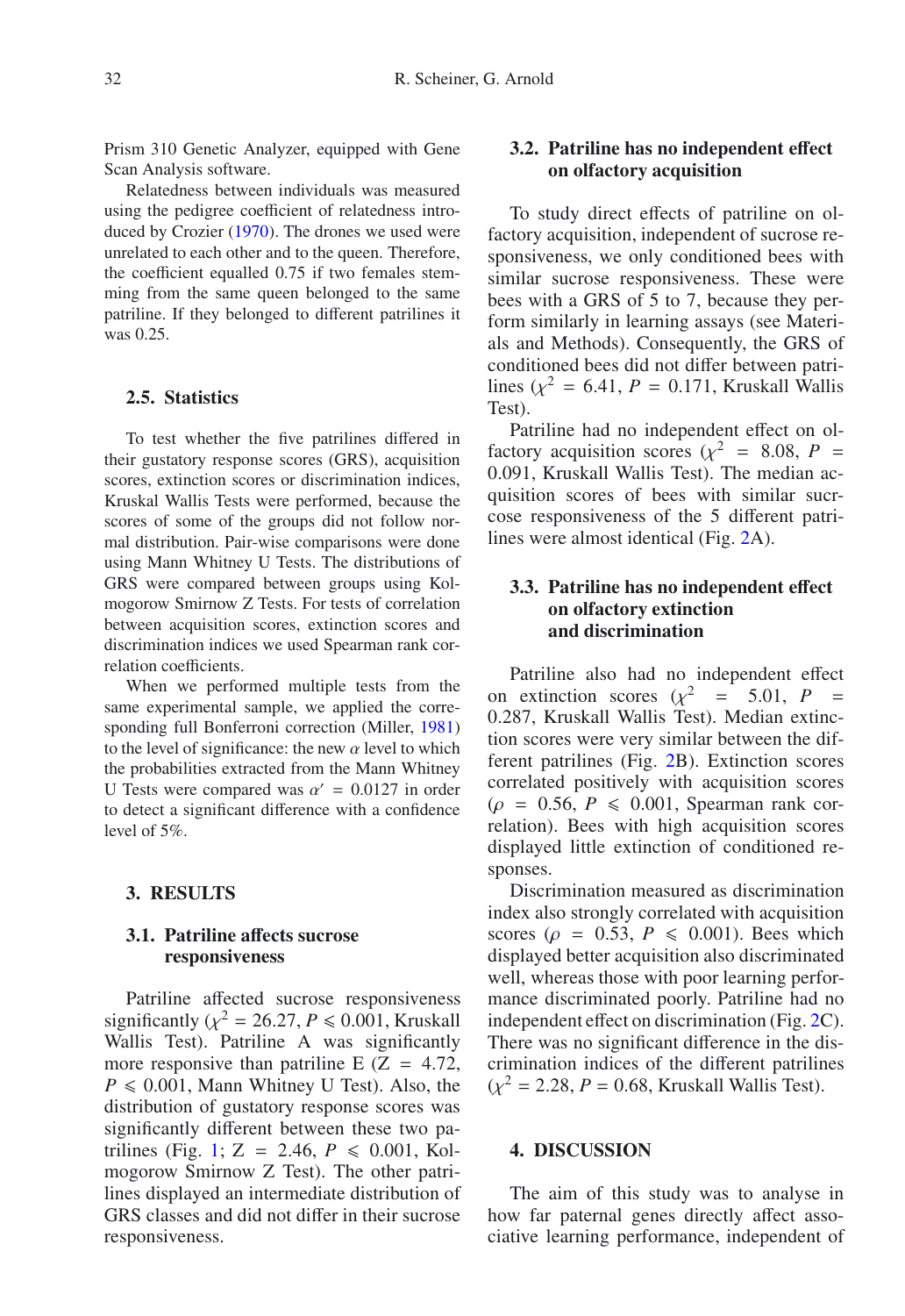

#### **Frequency of GRS classes in different patrilines**

<span id="page-4-0"></span>**Figure 1.** Distribution of gustatory response scores (GRS) for each patriline. The x-axis shows the GRS classes. The y-axis displays the relative frequency of bees in each patriline. Distributions of GRS differ significantly between patriline A and patriline E (for statistics see text). The numbers of bees tested in each patriline are as follows: A: 45, B: 42, C: 41, D: 63, E: 48.

sucrose responsiveness. Because sucrose responsiveness is a strong determinant of associative reward learning in bees (Scheiner et al., [2001](#page-8-1)a, b, c, [2003,](#page-7-4) [2005;](#page-8-2) Behrends et al., [2007](#page-6-0); Scheiner and Amdam, [2009\)](#page-7-20), we only tested bees with equal sucrose responsiveness for their performance in olfactory acquisition, memory and discrimination.

## **4.1. Paternal e**ff**ects on associative learning parameters**

The worker bees stemming from the five patrilines did not differ in their olfactory acquisition, extinction or memory performance, if they had similar sucrose responsiveness. This demonstrates that paternal genes had no effects on these learning parameters, independent of sucrose responsiveness. Both extinction and discrimination strongly depended on the level of acquisition. Bees which learned well and had high acquisition scores showed little extinction and good discrimination.

Honey bee colonies usually comprise worker bees from multiple patrilines, because the queen mates with up to 20 males (Gary, [1963;](#page-7-21) Page, [1986](#page-7-22); Winston, [1987](#page-8-4); Estoup et al., [1994\)](#page-7-17). We therefore assume that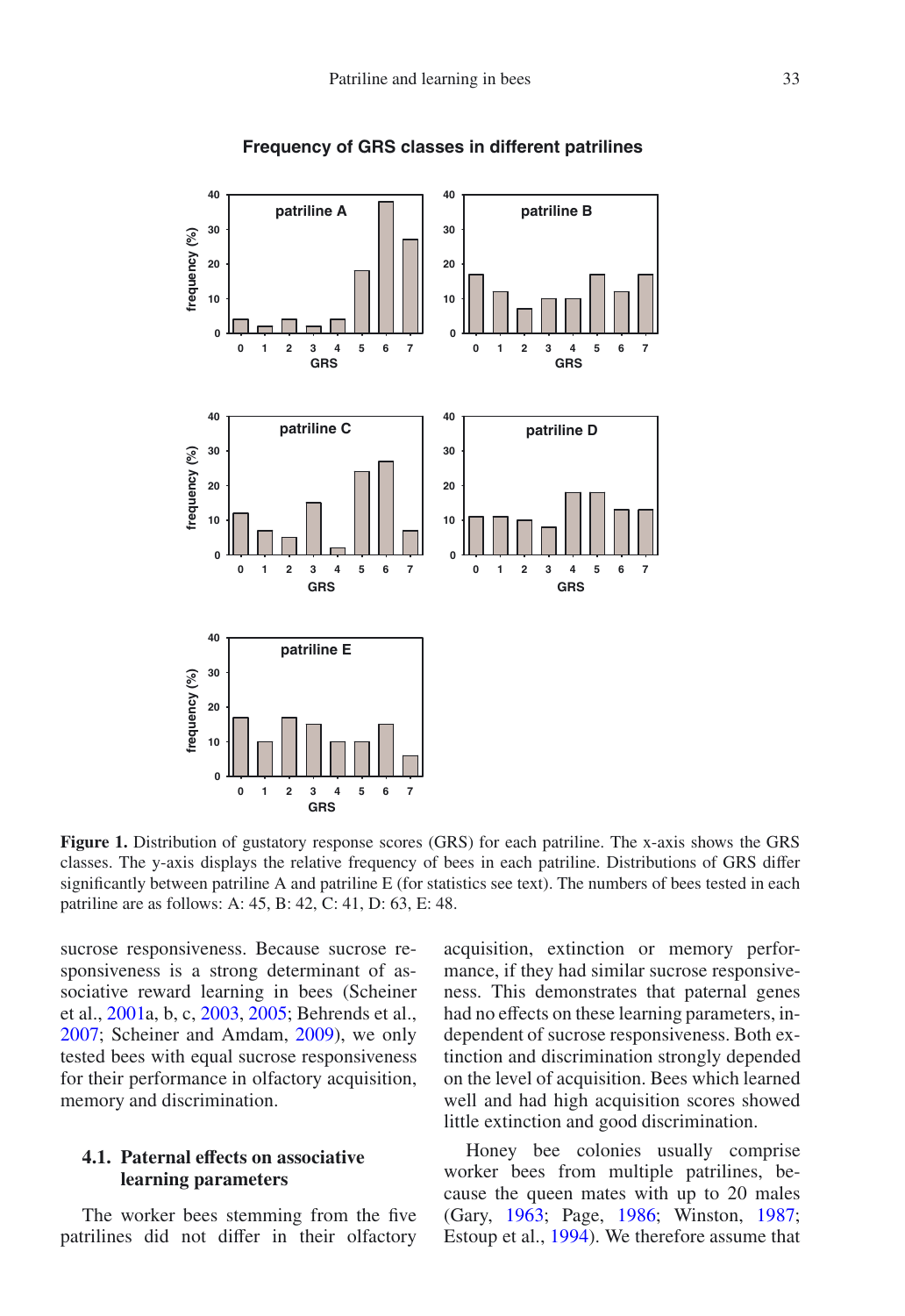

**Olfactory acquisition, extinction and discrimination of different patrilines**

<span id="page-5-0"></span>**Figure 2.** Median olfactory acquisition scores (A), median olfactory extinction scores (B), and median olfactory discrimination indices (C) and quartiles of conditioned bees in each patriline. Note that the bees of the different patrilines did not differ in their sucrose responsiveness. The x-axis displays the different patrilines. The y-axis shows the median scores (dots) and the quartiles (lower line = 25% quartile, upper line  $= 75%$  quartile). The numbers of bees in (A) are: A: 31, B: 18, C: 18, D: 26, E: 13. The numbers of bees in (B) and (C) are A: 28, B: 17, C: 17, D: 22, E: 12.

learning differences which can be observed between workers of a colony headed by a naturally mated queen are not directly related to a different composition of "learning genes" in the different patrilines. Instead, these learning differences are most likely related to differences in sensory responsiveness, which has strong genetic correlates (Hunt et al., [1995;](#page-7-8) Rueppell et al., [2004;](#page-7-9) Hunt et al., [2007\)](#page-7-7). Our findings thus suggest that there are no specific

"learning genes" in honey bees. Rather, all of the "genetic" learning differences described so far (Brandes et al., [1988;](#page-6-1) Brandes and Menzel, [1990](#page-6-3); Bhagavan et al., [1994](#page-6-4); Chandra et al., [2000](#page-6-5), [2001;](#page-7-23) Ferguson et al., [2001;](#page-7-12) Scheiner et al., [2001a](#page-8-1), b; Latshaw and Smith, [2005\)](#page-7-13) are presumably results of genetically-based differences in the sensory system of the bees.

This makes it even more important to study the role of responsiveness to the reinforcer in experiments analysing the mechanisms of learning and memory. The search for "learning genes" or "memory genes" should be opened to genes determining sensory responsiveness. It is intriguing to speculate that at least some of the learning deficits found in *Drosophila* mutants (for review see Dubnau and Tully, [1998](#page-7-11)) are directly related to a reduced sensory responsiveness. This hypothesis can be tested, for example by measuring the sucrose responsiveness (Scheiner et al., [2004b](#page-8-5)) of mutants like *turnip*. These mutants practically display no appetitive olfactory learning using sucrose rewards (Tempel et al., [1983\)](#page-8-6). In mutants deficient in olfactory avoidance learning, such as *dunce* and *rutabaga* (for review see Dubnau and Tully, [1998](#page-7-11)), an assay for measuring responsiveness to electroshocks needs to be established. A paradigm for measuring responsiveness to electroshocks in honey bees was recently established (Roussel et al., [2009](#page-7-14)).

## **4.2. Paternal e**ff**ects on sucrose responsiveness**

Our results show that paternal genes can have a significant effect on sucrose responsiveness. Two out of the five patrilines differed significantly in their gustatory response scores. This finding from wild-type bees adds to the results of studies which mapped genetic regions correlating with sucrose responsiveness in backcross populations of two selected strains of honey bees (see Introduction). Because a honey bee queen mates with multi-ple males (Gary, [1963](#page-7-21); Page, [1986;](#page-7-22) Winston, [1987](#page-8-4); Estoup et al., [1994\)](#page-7-17), the composition of gustatory response scores in a colony will be much more diverse under natural conditions than in our experiment. Sucrose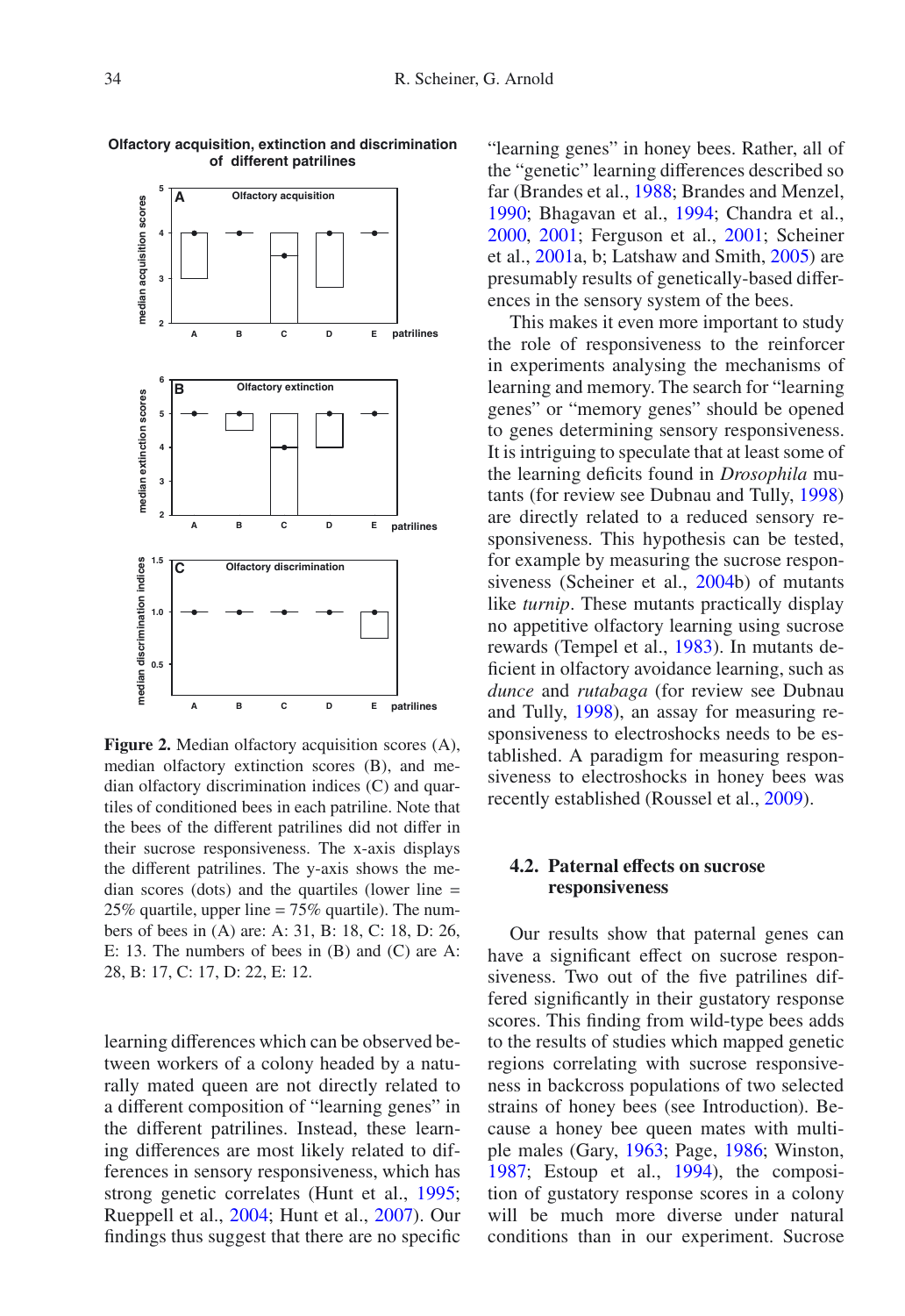responsiveness correlates with responsiveness to other stimulus modalities (Scheiner et al., [2004](#page-8-0)a; Erber et al., [2006](#page-7-24)). We therefore assume that multiple mating of the queen increases the diversity of sensory response thresholds in a colony. This, in turn, results in a more flexible and appropriate allocation of workers to tasks (Page et al., [1995;](#page-7-25) Fuchs and Moritz, [1998;](#page-7-26) Palmer and Oldroyd, [2000\)](#page-7-27). Jones et al. [\(2004\)](#page-7-28) showed, for example, that genetically diverse colonies maintain a more homeostatic environment in the hive than genetically uniform colonies. A wide distribution of sucrose response thresholds among nectar foragers could lead to a more efficient exploitation of food sources under changing environmental conditions (such as nectar flow, weather, etc.) than a narrow distribution, because there will be bees accepting any sugar concentration available (Pankiw, [2003\)](#page-7-29). Fuchs and Schade [\(1994\)](#page-7-30) indeed showed that colonies headed by a single-mated queen had lower pollen and honey stores than colonies headed by a queen inseminated with semen from six drones.

## **ACKNOWLEDGEMENTS**

We would like to thank Benedikt Polaczek for providing the bees and Marion Schröder for artificial insemination. In addition, we thank Hélène Legout for technical assistance.

**Influence de la lignée paternelle sur la sensibilité gustative et l'apprentissage olfactif chez les abeilles (***Apis mellifera)***.**

**conditionnement olfactif** / **e**ff**et paternel** / **gène** / **sensibilité gustative** / **récompense**

**Zusammenfassung** – **Einflüsse der Patrilinie auf die Zuckerwasserempfindlichkeit und das Duftlernen bei Honigbienen.** Arbeiterinnen einer Honigbienenkolonie unterscheiden sich oft sehr stark in ihrem Rüsselreflex-Lernen. Diese Vielfalt im Lernverhalten hängt dabei häufig mit der individuellen Empfindlichkeit für den Belohnungsreiz Zuckerwasser zusammen. Die Zuckerwasserempfindlichkeit ist zumindest teilweise genetisch programmiert.

Wir haben zum ersten Mal untersucht, inwieweit

väterliche Gene das assoziative Lernverhalten unabhängig von der Zuckerwasserempfindlichkeit beeinflussen. Dazu haben wir Arbeiterinnen untersucht, die von fünf nicht miteinander verwandten Patrilinien stammten. Von jeder Arbeiterin wurde zunächst die Zuckerwasserempfindlichkeit bestimmt. Anschließend wurden Bienen mit ähnlicher Empfindlichkeit auf ihr Duftlernen, ihr Gedächtnis und ihre Duftdiskriminierung getestet.

Bienen gleicher Zuckerwasserempfindlichkeit haben sich weder im Lernverlauf noch im Gedächtnis oder in der Diskriminierung unterschieden. Aber Bienen verschiedener Patrilinien unterschieden sich in ihrer Zuckerwasserempfindlichkeit. Unsere Ergebnisse zeigen daher keinen von der Zuckerwasserempfindlichkeit unabhängigen Effekt väterlicher Gene auf das Lernverhalten bei Bienen.

#### **olfaktorische Konditionierung** / **Insekt** / **väterliche Einflüsse** / **Gene** / **gustatorische Empfindlichkeit** / **Belohnung**

#### **REFERENCES**

- <span id="page-6-0"></span>Behrends A., Scheiner R., Baker N., Amdam G.V. (2007) Cognitive aging is linked to social role in honey bees (*Apis mellifera*), Exp. Gerontol. 42, 1146–1153.
- <span id="page-6-4"></span>Bhagavan S., Benatar S., Cobey S., Smith B.H. (1994) Effect of genotype but not of age or caste on olfactory learning performance in the honey bee, *Apis mellifera*, Anim. Behav. 48, 1357–1369.
- Bonabeau E., Theraulaz G., Deneuburg J.L. (1996) Quantitative study of the fixed threshold model for the regulaton of division of labour in insect societies, Proc. R. Soc. London B 263, 1565–1569.
- Bonabeau E., Theraulaz G., Deneuburg J.L. (1998) Fixed response thresholds and the regulation of division of labor in insect societies, Bull. Math. Biol. 60, 753–807.
- <span id="page-6-2"></span>Brandes C. (1991) Genetic differences in learning behavior in honeybees (*Apis mellifera capensis*), Behav. Genet. 21, 271–294.
- <span id="page-6-3"></span>Brandes C., Menzel R. (1990) Common mechanisms in proboscis extension conditioning and visual learning revealed by genetic selection in honeybees (*Apis mellifera*), J. Comp. Physiol. A 166, 545–552.
- <span id="page-6-1"></span>Brandes C., Frisch B., Menzel R. (1988) Time-course of memory formation differs in honey bee lines selected for good and poor learning, Anim. Behav. 36, 981–985.
- <span id="page-6-5"></span>Chandra S.B.C., Hosler J., Smith B.H. (2000) Heritable variation for latent inhibition and its correlation to reversal learning in the honeybee, *Apis mellifera*, J. Comp. Psychol. 114, 86–97.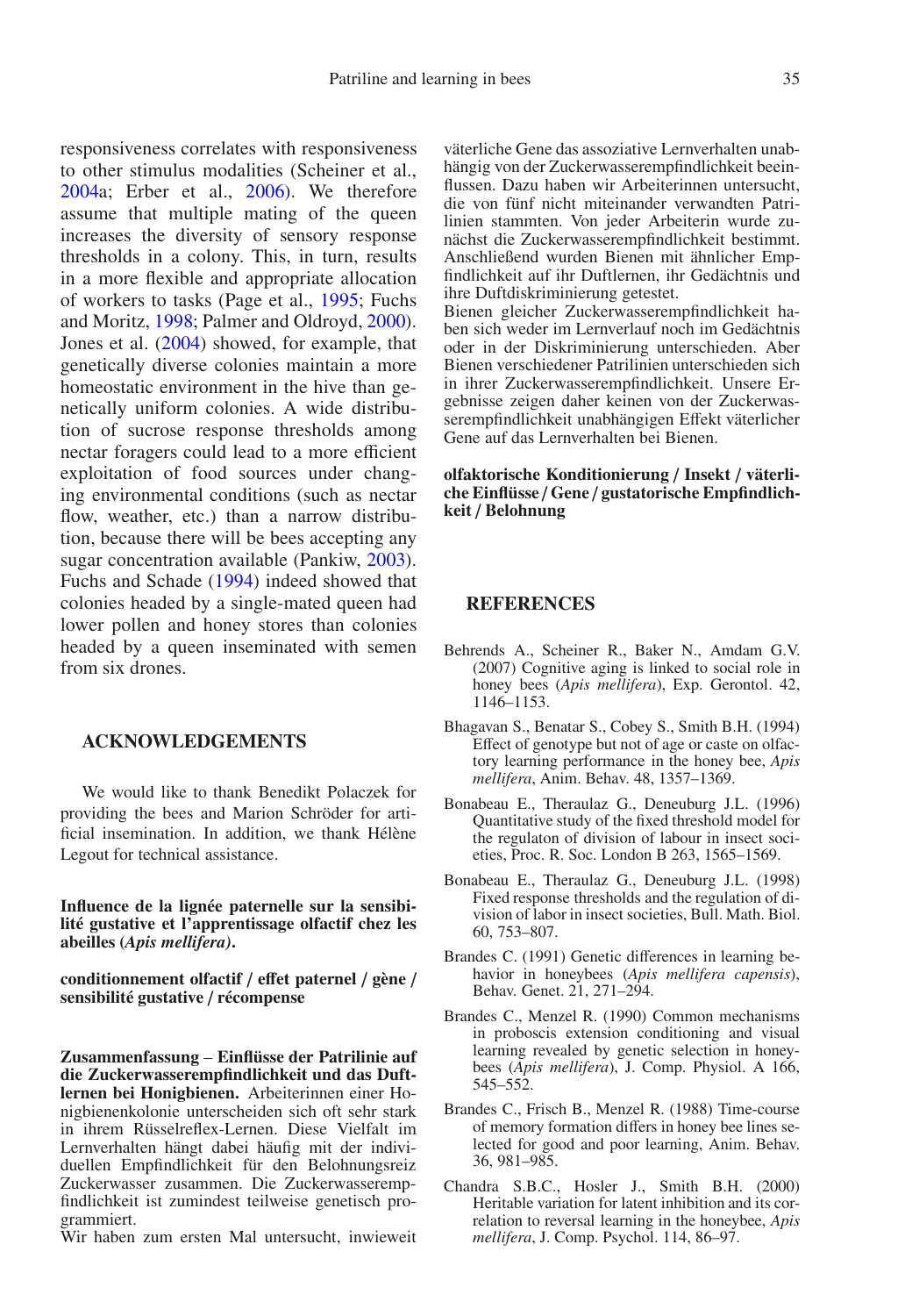- <span id="page-7-23"></span>Chandra S.B.C., Hunt G.J., Cobey S., Smith B.H. (2001) Quantitative trait loci associated with reversal learning and latent inhibition in honeybees (*Apis mellifera*), Behav. Genet. 31, 275–285.
- <span id="page-7-10"></span>Chen C., Tonegawa S. (1997) Molecular genetic analysis of synaptic plasticity, activity-dependent neural development, learning and memory in the mammalian brain, Annu. Rev. Neurosci. 20, 157–184.
- <span id="page-7-18"></span>Crozier R.H. (1970) Coefficients of relationship and the identity of genes by descent in the Hymenoptera, Am. Nat. 104, 216–227.
- <span id="page-7-11"></span>Dubnau J., Tully T. (1998) Gene discovery in *Drosophila*: New insights for learning and memory, Annu. Rev. Neurosci. 21, 407–444.
- <span id="page-7-24"></span>Erber J., Hoorman, J., Scheiner R. (2006) Phototactic behaviour correlates with gustatory responsiveness in honey bees (*Apis mellifera* L.), Behav. Brain Res. 174, 174–180.
- <span id="page-7-17"></span>Estoup A., Solignac M., Cornuet J.M. (1994) Precise assessment of the number of patrilines and of genetic relatedness in honeybee colonies, Proc. R. Soc. London B 258, 1–7.
- <span id="page-7-12"></span>Ferguson H.J., Cobey S., Smith B.H. (2001) Sensitivity to a change in reward is heritable in the honeybee, *Apis mellifera*, Anim. Behav. 61, 527–534.
- <span id="page-7-16"></span>Franck P., Coussy H., Le Comte Y., Solignac M., Garnery L., Cornuet J.-M. (1999) Microsatellite analysis of sperm admixture in honey bee, Insect Mol. Biol. 8, 419–421.
- <span id="page-7-26"></span>Fuchs S., Moritz R.F.A. (1998) Evolution of extreme polyandry in the honeybee *Apis mellifera* L., Behav. Ecol. Sociobiol. 9, 269-275.
- <span id="page-7-30"></span>Fuchs S., Schade V. (1994) Lower performance in honeybee colonies of uniform paternity, Apidologie 25, 155–168.
- <span id="page-7-15"></span>Garnery L., Solignac M., Celebrano G., Cornuet J.-M. (1993) A simple test using restricted PCRamplified mitochondrial DNA to study genetic structure of *Apis mellifera* L., Experientia 49, 1016–1021.
- <span id="page-7-21"></span>Gary N.E. (1963) Observations of mating behavior in the honeybee, J. Apic. Res. 2, 3–9.
- <span id="page-7-1"></span>Giurfa M. (2007) Behavioral and neural analysis of associative learning in the honeybee: a taste from the magic well, J. Comp. Physiol. A 193, 801–824.
- <span id="page-7-5"></span>Hellmich R.L., Kulincevic J.M., Rothenbuhler W.C. (1985) Selection for high and low pollen-hoarding honey bees, J. Hered. 76, 155–158.
- <span id="page-7-7"></span>Hunt G.J., Amdam G.V., Schipalius D., Emore C., Sardesai N., Williams C.E., Rueppell O., Guzman-Novoa E., Arechavaleta-Velasco M., Chandra S., Fondrk K., Beye M., Page RE. (2007) Behavioral genomics of honeybee foraging and nest defense, Naturwissenschaften 94, 247–267.
- <span id="page-7-8"></span>Hunt G.J., Page R.E., Fondrk M.K., Dullum C.J. (1995) Major quantitative trait loci affecting honey bee foraging behavior, Genetics 141, 1537–1545.
- <span id="page-7-28"></span>Jones J.C., Myerscough M.R., Grahan S., Oldroyd B.P. (2004) Honey bee nest thermoregulation: diversity promotes stability, Science 305, 402–404.
- <span id="page-7-2"></span>Kuwabara M. (1957) Bildung des bedingten Reflexes von Pavlovs Typus bei der Honigbiene, *Apis mellifica*, J. Fac. Sci. Hokkaido Univ. Zool. 13, 458– 464.
- <span id="page-7-13"></span>Latshaw J., Smith B.H. (2005) Heritable variation in learning performance affects foraging preferences in the honey bee (*Apis mellifera*), Behav. Ecol. Sociobiol. 58, 200–207.
- <span id="page-7-0"></span>Menzel R., Müller U. (1996) Learning and memory in honeybees: From behavior to neural substrates, Rev. Neurosci. 19, 379–404.
- <span id="page-7-19"></span>Miller R.G. (1981) Simultaneous statistical inference, New York: Springer, pp. 6–8.
- <span id="page-7-22"></span>Page R.E. (1986) Sperm utilization in social insects, Annu. Rev. Entomol. 31, 297–320.
- <span id="page-7-6"></span>Page R.E., Fondrk M.K. (1995) The effects of colonylevel selection on the social organization of honey bee (*Apis mellifera* L.) colonies: colony-level components of pollen hoarding, Behav. Ecol. Sociobiol. 36, 135–144.
- Page R.E., Erber J., Fondrk M.K. (1998) The effect of genotype on response thresholds to sucrose and foraging behavior of honey bees (*Apis mellifera* L.), J. Comp. Physiol. A 182, 489–500.
- <span id="page-7-25"></span>Page R.E., Robinson G.E., Fondrk M.K., Nasr M.E. (1995) Effects of genotypic diversity on honey bee colony development and behaviour (*Apis mellifera* L.), Behav. Ecol. Sociobiol. 36, 387–396.
- <span id="page-7-27"></span>Palmer K.A., Oldroyd B.P. (2000) Evolution of multiple mating in the genus Apis, Apidologie 31, 235– 248.
- <span id="page-7-29"></span>Pankiw T. (2003) Directional change in a suite of foraging behaviors in tropical and temperate evolved honey bees (*Apis mellifera* L.), Behav. Ecol. Sociobiol. 54, 458–464.
- <span id="page-7-14"></span>Roussel E., Carcaud J., Sandoz J.-C., Giurfa M. (2009) Reappraising social insect behaviour through aversive responsiveness and learning, PLOS One 4, e4197. doi:10.1371/journal.pone.0004197.
- <span id="page-7-9"></span>Rueppell O., Pankiw T., Page R.E. (2004) Pleiotropy, epistasis and new QTL: The genetic architecture of honey bee foraging behaviour, J. Hered. 95, 481–491.
- <span id="page-7-20"></span>Scheiner R., Amdam G.V. (2009) Impaired tactile learning is related to social role in honey bees, J. Exp. Biol. 212, 994–1002.
- <span id="page-7-4"></span>Scheiner R., Barnert M., Erber J. (2003) Variation in water and sucrose responsiveness during the foraging season affects proboscis extension learning in honey bees, Apidologie 34, 67–72.
- <span id="page-7-3"></span>Scheiner R., Erber J., Page R.E. (1999) Tactile learning and the individual evaluation of the reward in honey bees (*Apis mellifera* L.), J. Comp. Physiol. A, 185, 1–10.